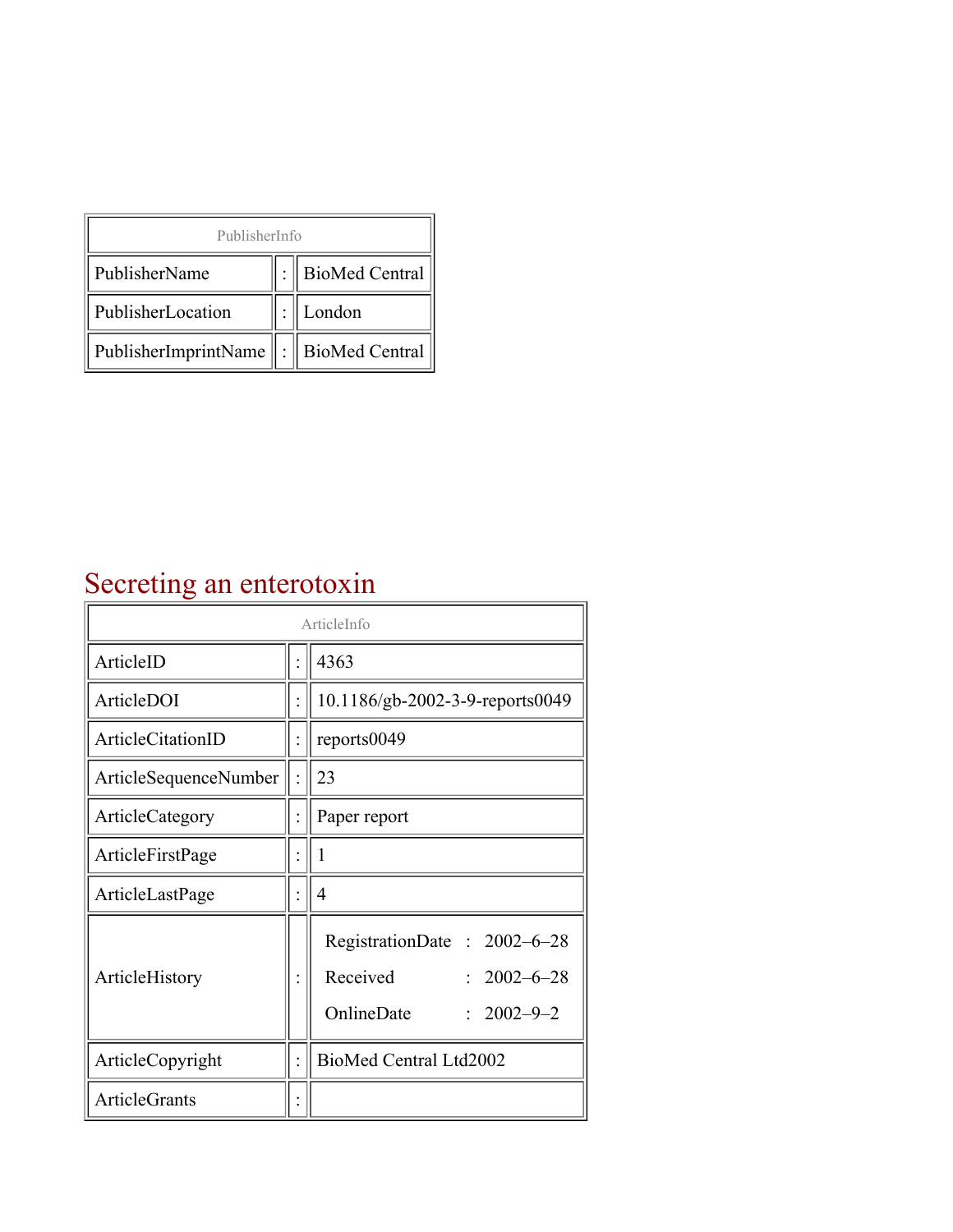#### Wim D'Haeze

### Summary

Understanding the secretion of an enterotoxin by enterotoxigenic *Escherichia coli* strains paves the way to the development of new drugs

# Significance and context

To date, four classes of enterovirulent *Escherichia coli* strains have been described, all of which cause gastroenteritis in humans. Among these are the enterotoxigenic *E. coli* (ETEC) strains that have been associated with diarrheal illness in all age groups from diverse locations. Infection with ETEC causes a cholera-like diarrhea in infants in less-developed countries and in visitors there from industrialized countries. (A better known name of the disease is traveler's diarrhea.) Every year, approximately 380,000 children less than 5 years old die from illness caused by infection with ETEC. It has been demonstrated that ETEC strains produce and secrete one or both types of enterotoxins, namely heatstable enterotoxin (ST) and heat-labile enterotoxin (LT); the ST form survives boiling for 30 minutes, in contrast to the LT form. A better understanding of the toxin-secretion systems could improve prevention and treatment of ETEC-induced illness.

Although detailed studies on the action of LT have been performed, how it is secreted by ETEC remains largely unknown. LT and the cholera toxin (CT), produced by *Vibrio cholerae*, are structurally and biologically related. *V. cholerae* secretes both plasmid-encoded LT and CT, a process which takes place in two steps. First, two subunits are translocated towards the periplasm, where they undergo folding and assembly. Second, the holotoxin is transported across the outer membrane via a type-II protein secretion pathway. Upon introduction of the plasmids into the nonpathogenic *E. coli* K-12 strain, however, LT and CT accumulate mainly in the periplasm, in contrast to ETEC LT-secreting isolates from humans. Tauschek *et al*. characterized a type-II protein secretion pathway present in ETEC but absent from *E. coli* K-12, and demonstrated that this pathway is required for the secretion of the LT.

## Key results

Previously, a type-II secretion system was identified in a rabbit-specific enteropathogenic *E. coli* strain. This sequence was used as a template to design primers that were used to isolate a similar genetic locus in the human ETEC strain H10407. A locus of 11,765 bp was isolated that contained 13 open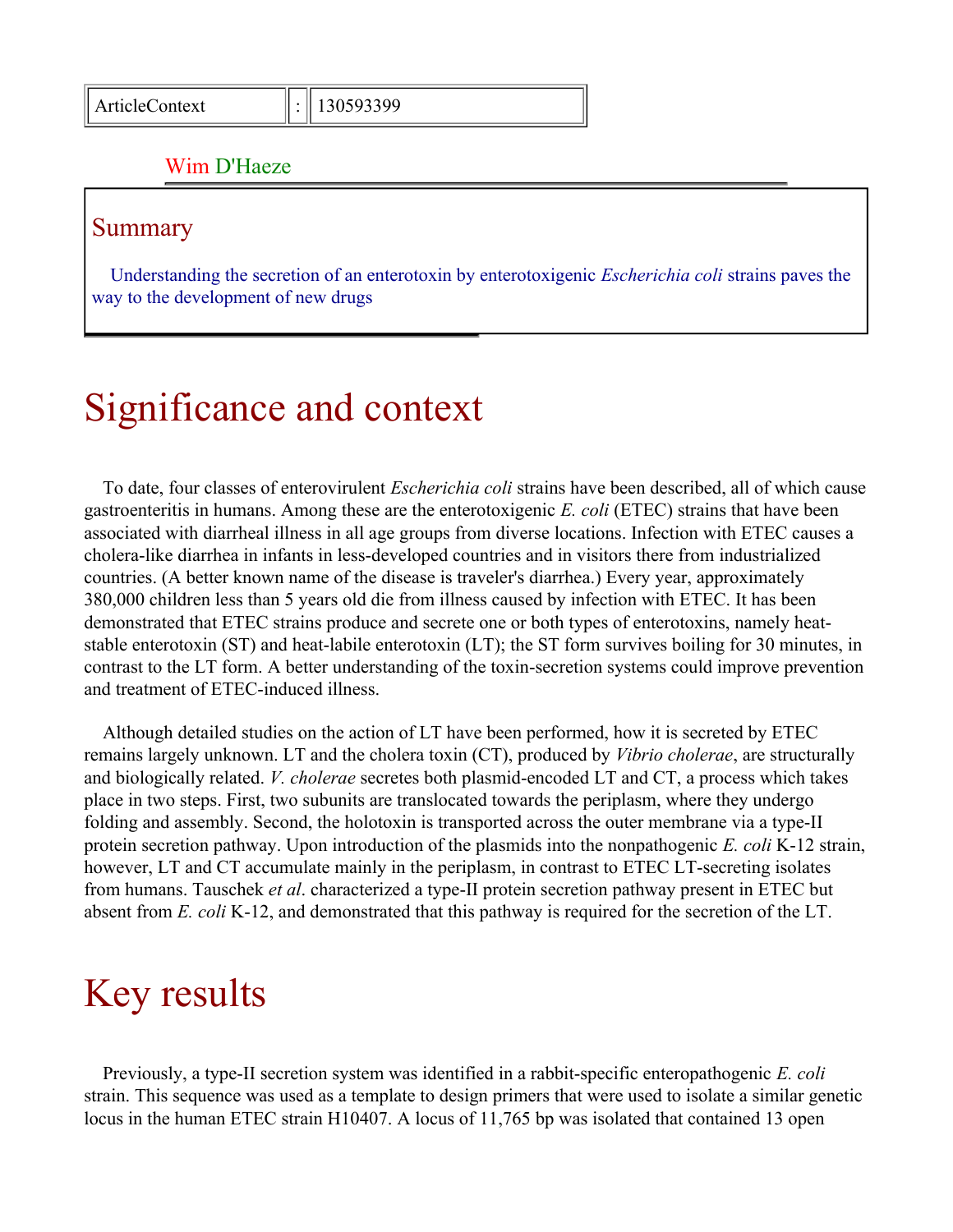reading frames. Surprisingly, only the flanking regions of this locus were present in *E. coli* K-12. The open reading frames were annotated as *pppA*, *yghG*, and *gspC-M*. The predicted PppA protein was significantly similar to a prepilin peptidase required for CT secretion by *V. cholerae*; *yghG* encodes a putative outer membrane lipoprotein; and GspC-M proteins were most similar to type-II secreted proteins from *V. cholerae*. The *gspD* and *gspK* orthologs were present in a variety of ETEC strains, independent of whether they produced LT, ST, or both.

To demonstrate that the type-II protein secretion pathway is required for LT secretion, a kanamycinresistance cassette was integrated into the *gspD* gene of ETEC H10407, creating mutant MT13. The analysis showed that MT13 was able to synthesize the LT, which accumulated in the periplasm. In contrast, the parental strain secreted LT into the medium. The MT13 LT was shown to be biologically active, as Y1 adrenal cells changed their shape from an elongated spindle-like morphology into a more rounded shape upon treatment with either MT13 or H10407 LT.

# Links

More detailed information about enterovirulent *E. coli* strains and useful links are presented at the Bacteriology at University of Wisconsin-Madison, Bacteriology 330 [Pathogenic](http://www.bact.wisc.edu/Bact330/lectureecoli) *E. coli* website.

## Reporter's comments

Tauschek *et al*. identified a type-II protein secretion system present in a variety of enterotoxigenic *E. coli* strains but not in the nonpathogenic K-12 strain. This study adds to our understanding of how *E. coli* cholera-like toxins are secreted. Future work should focus on the detailed molecular analysis of this secretion system as well as on how the various genes encoding this type-II secretion system are regulated. A proteomics approach might uncover additional proteins that are required for virulence and are also transported across the outer membrane via the type-II secretion system described by Tauschek *et al*. This detailed study of the mode of action of a specific type-II protein secretion system may allow the development of new drugs that specifically inhibit the secretion of ETEC toxins and/or other proteins, and that may be used as prevention of or therapeutics against ETEC-induced disease

# Table of links

*[Proceedings of the National Academy of Sciences of the United States of America](http://www.pnas.org/)*

[Pathogenic](http://www.bact.wisc.edu/Bact330/lectureecoli) *E. coli*